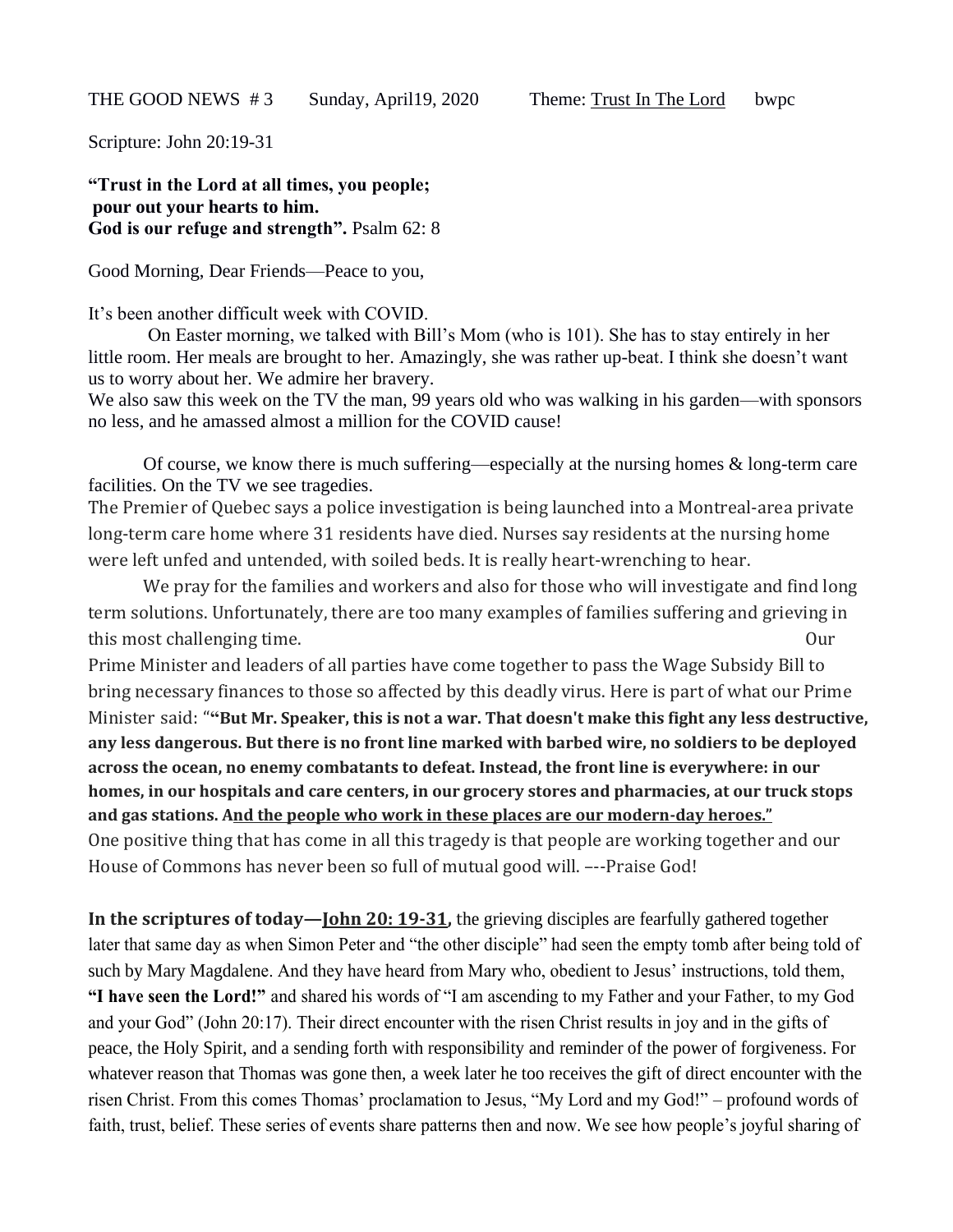their encounters with Christ can result in others **responding in a variety of ways – with bravery, curiosity, doubt, scorn—or joy & faith!**

So today, as we hear the good news of Jesus' life and resurrection from death, we are invited to trust God with our lives. This  $2^{nd}$  Sunday of Easter: We will be in this Easter time until Pentecost---May 31<sup>st--</sup> Have Communion---be really together--(This is my dream--& I hope God's plan!)

I have been **so heartened to hear of the many ways all of you are reaching out to each other** by phone, food deliveries, emails & various other technological ways.

**Thank you too, for all who send out jokes & songs to keep our spirits up and our emotions healthy. Thank you to Sharon S.** who will leave Upper Rooms for you in your mail box—phone her or me if you don't get one. **And thank you to Rosilla & Harold at Bothwell** who will help distribute the Upper Rm booklets. It is true---Death and life can be scary, with the elements of the unknown or unknowable leaving us to wonder what to believe, whom to trust. There are a lot of mental illnesses—PTSD-- stress-- We continue to be strong and disciplined. Read our Upper Rooms—scriptures, talk to friends & family—reach out--& pray. --We count our blessings—and remember the many resources God has blessed us with.

I want to conclude with part of the Queen's message:

" Together we are tackling this disease, and I want to reassure you that if we remain **united and resolute**, then we will overcome it.

While we have faces challenges before, this on is different. This time we join with all nations across the globe in a common endeavour, using the great advances of science and our instinctive compassion to heal.

## **We will succeed—and that success will belong to every one of us.**

And –we will meet again--(A direct reference to the famous was song of WW2)

## **Better days will return."**

Our Prayer:

Holy God,

Continue to open our hearts & minds to you and your presence. Help us to trust you with our lives. You are the ultimate place of refuge. May we always accept your invitation when feelings of